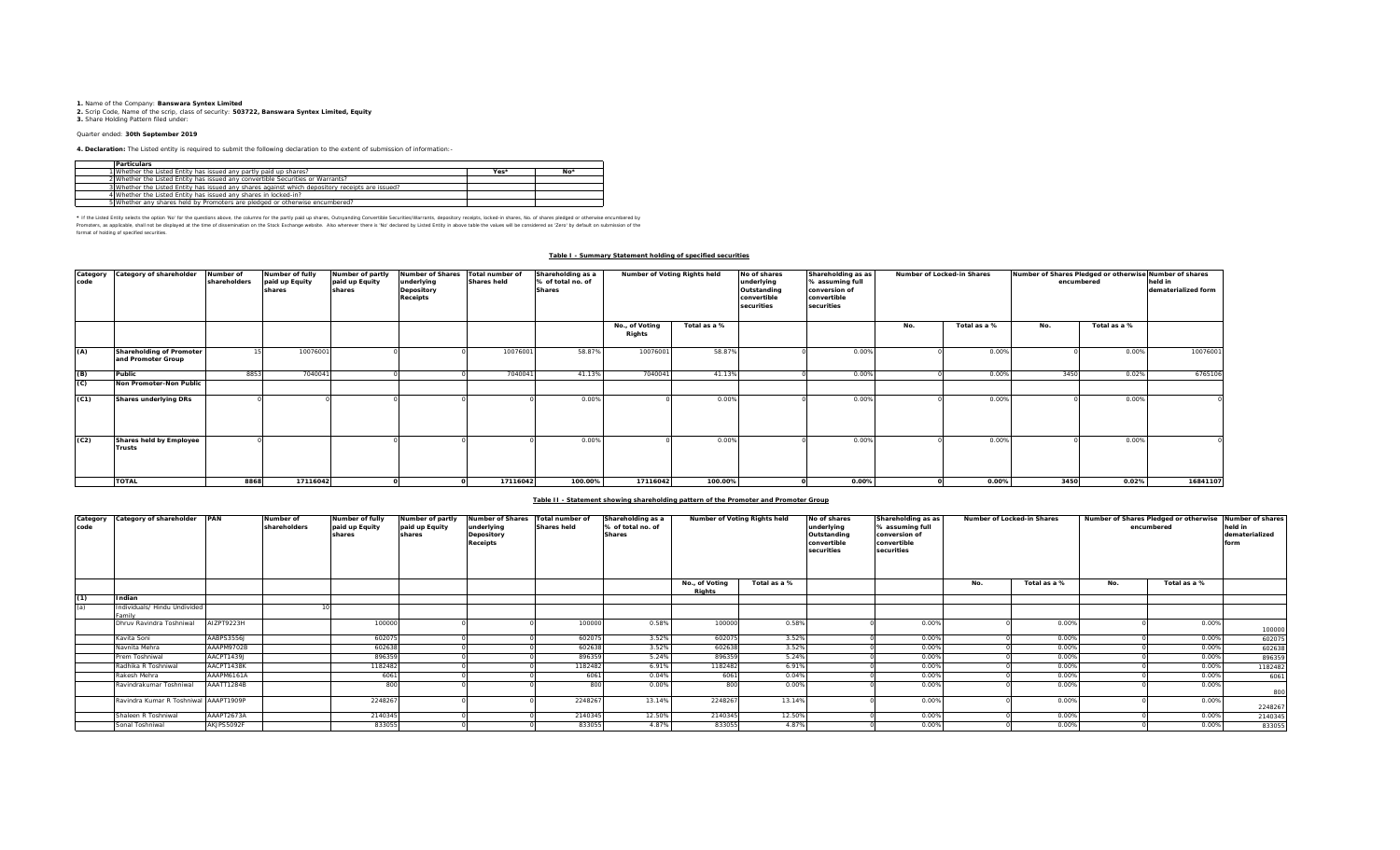|     | Financial Institutions/ Banks                                                                      |            |          |  |          | 0.00%  |          | 0.00%  | 0.00% | 0.00% | 0.00% |          |
|-----|----------------------------------------------------------------------------------------------------|------------|----------|--|----------|--------|----------|--------|-------|-------|-------|----------|
| (d) | <b>Bodies Corporate</b>                                                                            |            |          |  |          |        |          |        |       |       |       |          |
|     | Lawson Trading Co. Pvt Ltd AAACL6061B                                                              |            | 405018   |  | 405018   | 2.37%  | 405018   | 2.37%  | 0.00% | 0.00% | 0.00% | 405018   |
|     | Moonfine Trading Co. Pvt Ltd AACCM2240H                                                            |            | 194500   |  | 194500   | 1.14%  | 194500   | 1.14%  | 0.00% | 0.00% | 0.00% | 194500   |
|     | Niral Trading Pvt Ltd                                                                              | AAACN3463B | 561665   |  | 561665   | 3.28%  | 561665   | 3.28%  | 0.00% | 0.00% | 0.00% | 561665   |
|     | Speedshore Trading Co. Pvt AAECS7228M                                                              |            | 202736   |  | 202736   | 1.18%  | 202736   | 1.18%  | 0.00% | 0.00% | 0.00% | 202736   |
|     | Sub-Total (A)(1)                                                                                   |            | 9976001  |  | 9976001  | 58.28% | 9976001  | 58.28% | 0.00% | 0.00% | 0.00% | 9976001  |
| (2) | Foreign                                                                                            |            |          |  |          |        |          |        |       |       |       |          |
| (a) | Individuals (Non-Resident<br>Individuals/ Foreign<br>Individuals)                                  |            |          |  |          |        |          |        |       |       |       |          |
|     | Udit Ravindra Toshniwal                                                                            | AJIPT4880G | 100000   |  | 100000   | 0.58%  | 100000   | 0.58%  | 0.00% | 0.00% | 0.00% | 100000   |
| (b) | Government                                                                                         |            |          |  |          | 0.00%  |          | 0.00%  | 0.00% | 0.00% | 0.00% |          |
|     | Institutions                                                                                       |            |          |  |          | 0.00%  |          | 0.00%  | 0.00% | 0.00% | 0.00% |          |
| (d) | Foreign Portfolio Investor                                                                         |            |          |  |          | 0.00%  |          | 0.00%  | 0.00% | 0.00% | 0.00% |          |
| (e) | Any Other (specify)                                                                                |            |          |  |          | 0.00%  |          | 0.00%  | 0.00% | 0.00% | 0.00% |          |
|     | Sub-Total (A)(2)                                                                                   |            | 100000   |  | 100000   | 0.58%  | 100000   | 0.58%  | 0.00% | 0.00% | 0.00% | 100000   |
|     | <b>Total Shareholding of</b><br><b>Promoter and Promoter</b><br>Group $(A)$ =<br>$(A)(1) + (A)(2)$ |            | 10076001 |  | 10076001 | 58.87% | 10076001 | 58.87% | 0.00% | 0.00% | 0.00% | 10076001 |

| Table III - Statement showing shareholding pattern of the Public shareholder |  |
|------------------------------------------------------------------------------|--|
|                                                                              |  |
|                                                                              |  |

| Category<br>code | Category of shareholder PAN                                                             |            | Number of<br>shareholders | Number of fully<br>paid up Equity<br>shares | Number of partly<br>paid up Equity<br>shares | Number of Shares<br>underlying<br>Depository<br>Receipts | Total number of<br><b>Shares held</b> | Shareholding as a<br>% of total no. of<br><b>Shares</b> | Number of Voting Rights held |        | No of shares<br>underlying<br>Outstanding<br>convertible<br>securities | Shareholding as as<br>% assuming full<br>conversion of<br>convertible<br>securities | Number of Locked-in Shares | Number of Shares Pledged or otherwise Number of shares<br>encumbered | held in<br>dematerialized<br>form |
|------------------|-----------------------------------------------------------------------------------------|------------|---------------------------|---------------------------------------------|----------------------------------------------|----------------------------------------------------------|---------------------------------------|---------------------------------------------------------|------------------------------|--------|------------------------------------------------------------------------|-------------------------------------------------------------------------------------|----------------------------|----------------------------------------------------------------------|-----------------------------------|
| (1)              | <b>Institutions</b>                                                                     |            |                           |                                             |                                              |                                                          |                                       |                                                         |                              |        |                                                                        |                                                                                     |                            |                                                                      |                                   |
| (a)              | Mutual Funds / UTI                                                                      |            |                           | 300                                         |                                              |                                                          | 300                                   | 0.00%                                                   | 300                          | 0.00%  |                                                                        | 0.00%                                                                               | 0.00%                      |                                                                      | 0.00%                             |
| (b)              | Venture Capital Funds                                                                   |            |                           |                                             |                                              |                                                          |                                       | 0.00%                                                   |                              | 0.00%  |                                                                        | 0.00%                                                                               | 0.00%                      |                                                                      | 0.00%                             |
| (c)              | Alternate Investment Funds                                                              |            |                           |                                             |                                              |                                                          |                                       | 0.00%                                                   |                              | 0.00%  |                                                                        | 0.00%                                                                               | 0.00%                      |                                                                      | 0.00%                             |
| (d)              | Foreign Venture Capital<br>nvestors                                                     |            |                           |                                             |                                              |                                                          |                                       | 0.00%                                                   |                              | 0.00%  |                                                                        | 0.00%                                                                               | 0.00%                      |                                                                      | 0.00%                             |
| (e)              | Foreign Portfolio Investors                                                             |            |                           |                                             |                                              |                                                          |                                       | 0.00%                                                   |                              | 0.00%  |                                                                        | 0.00%                                                                               | 0.00%                      |                                                                      | 0.00%                             |
| (f)              | Financial Institutions/ Banks                                                           |            |                           | 450                                         |                                              |                                                          | 450                                   | 0.00%                                                   | 450                          | 0.00%  |                                                                        | 0.00%                                                                               | 0.00%                      |                                                                      | 0.00%                             |
| (q)              | nsurance Companies                                                                      |            |                           |                                             |                                              |                                                          |                                       | 0.00%                                                   |                              | 0.00%  |                                                                        | 0.00%                                                                               | 0.00%                      |                                                                      | 0.00%                             |
| (h)              | Provident Funds/Pension<br>unds                                                         |            |                           |                                             |                                              |                                                          |                                       | 0.00%                                                   |                              | 0.00%  |                                                                        | 0.00%                                                                               | 0.00%                      |                                                                      | 0.00%                             |
| (i)              | Any Other (Foreign<br>nstitutional Investors)                                           |            |                           | 76758                                       |                                              |                                                          | 76758                                 | 0.45%                                                   | 76758                        | 0.45%  |                                                                        | 0.00%                                                                               | 0.00%                      |                                                                      | 0.00%<br>76758                    |
|                  | Elara India Opportunities<br>und Limited                                                | AABCE6307N |                           | 658780                                      |                                              |                                                          | 658780                                | 3.85%                                                   | 658780                       | 3.85%  |                                                                        | 0.00%                                                                               | 0.00%                      |                                                                      | 0.00%<br>658780                   |
|                  | Sub-Total (B)(1)                                                                        |            |                           | 736288                                      |                                              |                                                          | 736288                                | 4.30%                                                   | 736288                       | 4.30%  |                                                                        | 0.00%                                                                               | 0.00%                      |                                                                      | 0.00%<br>735538                   |
| (2)              | Central Govt/State<br>Govt(s)/President of<br>India                                     |            |                           |                                             |                                              |                                                          |                                       | 0.00%                                                   |                              | 0.00%  |                                                                        | 0.00%                                                                               | 0.00%                      |                                                                      | 0.00%                             |
|                  | Sub-Total (B)(2)                                                                        |            |                           |                                             |                                              |                                                          | $\Omega$                              | 0.00%                                                   | $\Omega$                     | 0.00%  |                                                                        | 0.00%                                                                               | 0.00%                      |                                                                      | 0.00%                             |
| (3)              | <b>Non-institutions</b>                                                                 |            |                           |                                             |                                              |                                                          |                                       |                                                         |                              |        |                                                                        |                                                                                     |                            |                                                                      |                                   |
| (a)              | Individuals -                                                                           |            |                           |                                             |                                              |                                                          |                                       |                                                         |                              |        |                                                                        |                                                                                     |                            |                                                                      |                                   |
|                  | Individual shareholders<br>holding nominal share capital<br>up to Rs. 2 lakh.           |            | 8712                      | 300611                                      |                                              |                                                          | 300611                                | 17.56%                                                  | 3006117                      | 17.56% |                                                                        | 0.00%                                                                               | 0.00%                      | 650                                                                  | 2738110<br>0.00%                  |
|                  |                                                                                         |            |                           |                                             |                                              |                                                          |                                       |                                                         |                              |        |                                                                        |                                                                                     |                            |                                                                      |                                   |
|                  | i. Individual shareholders<br>holding nominal share capital<br>in excess of Rs. 2 lakh. |            |                           | 628903                                      |                                              |                                                          | 628903                                | 3.67%                                                   | 628903                       | 3.67%  |                                                                        | 0.00%                                                                               | 0.00%                      |                                                                      | 628903<br>0.00%                   |
| (b)              | NBFCs registered with RBI                                                               |            |                           |                                             |                                              |                                                          |                                       | 0.00%                                                   |                              | 0.00%  |                                                                        | 0.00%                                                                               | 0.00%                      |                                                                      | 0.00%                             |
| (c)              | <b>Employee Trusts</b>                                                                  |            |                           |                                             |                                              |                                                          |                                       | 0.00%                                                   |                              | 0.00%  |                                                                        | 0.00%                                                                               | 0.00%                      |                                                                      | 0.00%                             |
| (d)              | Overseas Depositories<br>(holding DRs) (balancing                                       |            |                           |                                             |                                              |                                                          |                                       |                                                         |                              |        |                                                                        |                                                                                     |                            |                                                                      |                                   |